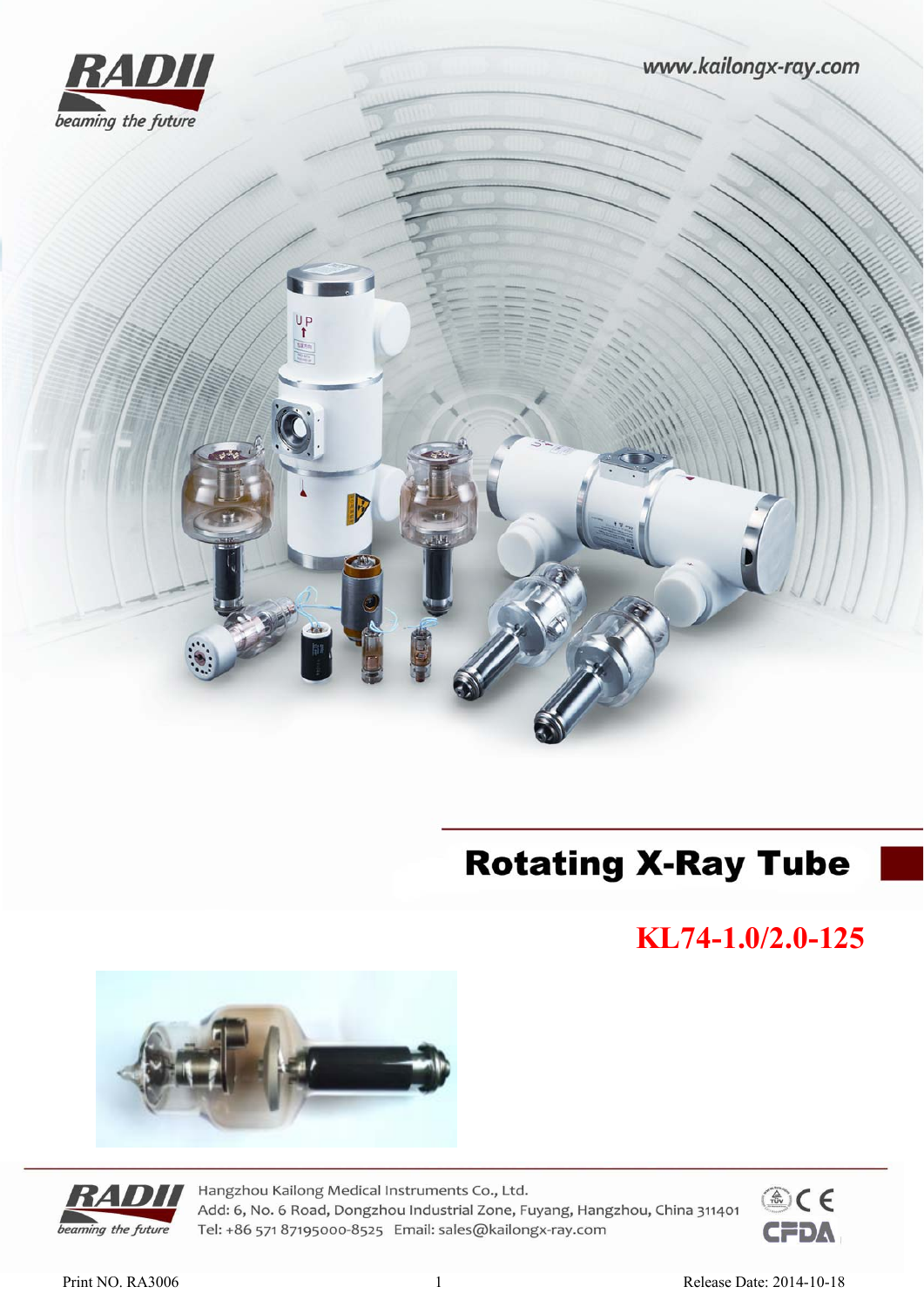

#### **Description**

- KL74 tube has a double focus, designed for use with standard-speed anode rotation for general diagnostics
- The integrated high quality tube with glass design has two super imposed focal spots and a 72mm anode. The high anode heat storage capacity ensures a wide range of applications for standard diagnostic procedures with conventional radiographic.
- A special designed anode enables an elevated heat dissipation rate which leads to a higher patient through- put and a longer product life.
- A constant high dose yield during the entire tube life is ensured by the high density rhenium-tungsten compound target. Ease of integration into system products is facilitated by extensive technical support.
- Kailong product version adheres to IEC standards.
- Certification, e.g. CE, CFDA.

#### **Features and customer benefits**

- Standard speed anode rotation with silenced bearings
- High density compound anode (TM)
- Elevated anode heat storage capacity and cooling
- Constant high dose yield
- Excellent lifetime



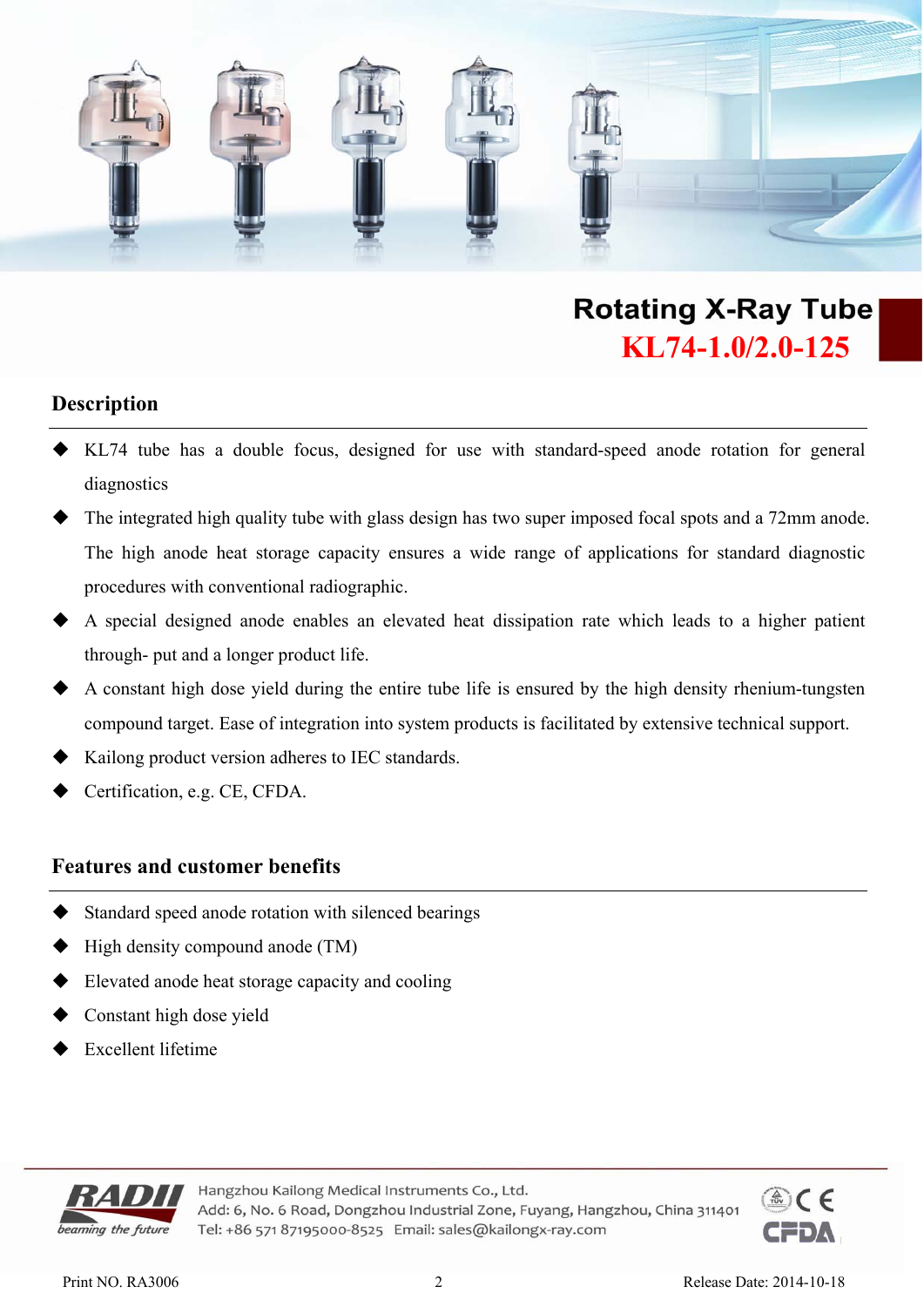

### **Technical data**

| Parameter                                                                | Specification           |                  | Standard         |
|--------------------------------------------------------------------------|-------------------------|------------------|------------------|
| <b>Type</b>                                                              | KL74-1.0/2.0-125        |                  |                  |
| Nominal input power(s) of the anode                                      | F <sub>1</sub>          | F <sub>2</sub>   | IEC 60613        |
|                                                                          |                         |                  |                  |
|                                                                          | 21 kW(50Hz)             | 43kW(50Hz)       |                  |
|                                                                          | 22.5kW(60Hz)            | 47kW(60Hz)       |                  |
| Maximum anode heat content                                               | 111kJ(150 kHU)          |                  | IEC 60613        |
| Maximum continuous heat dissipation                                      | 475W                    |                  |                  |
| Anode material<br>Anode top coating material                             | Tungsten-Molybdenum(TM) |                  |                  |
| Target angle (Ref: reference axis) X-ray tube<br>and X-ray tube assembly | $16^{\circ}$            |                  | <b>IEC 60788</b> |
|                                                                          | F1 (small focus)        | F2 (large focus) | IEC 60336        |
| Focal spot nominal value(s)                                              | 1.0                     | 2.0              |                  |
| Ref: Reference axis                                                      |                         |                  |                  |



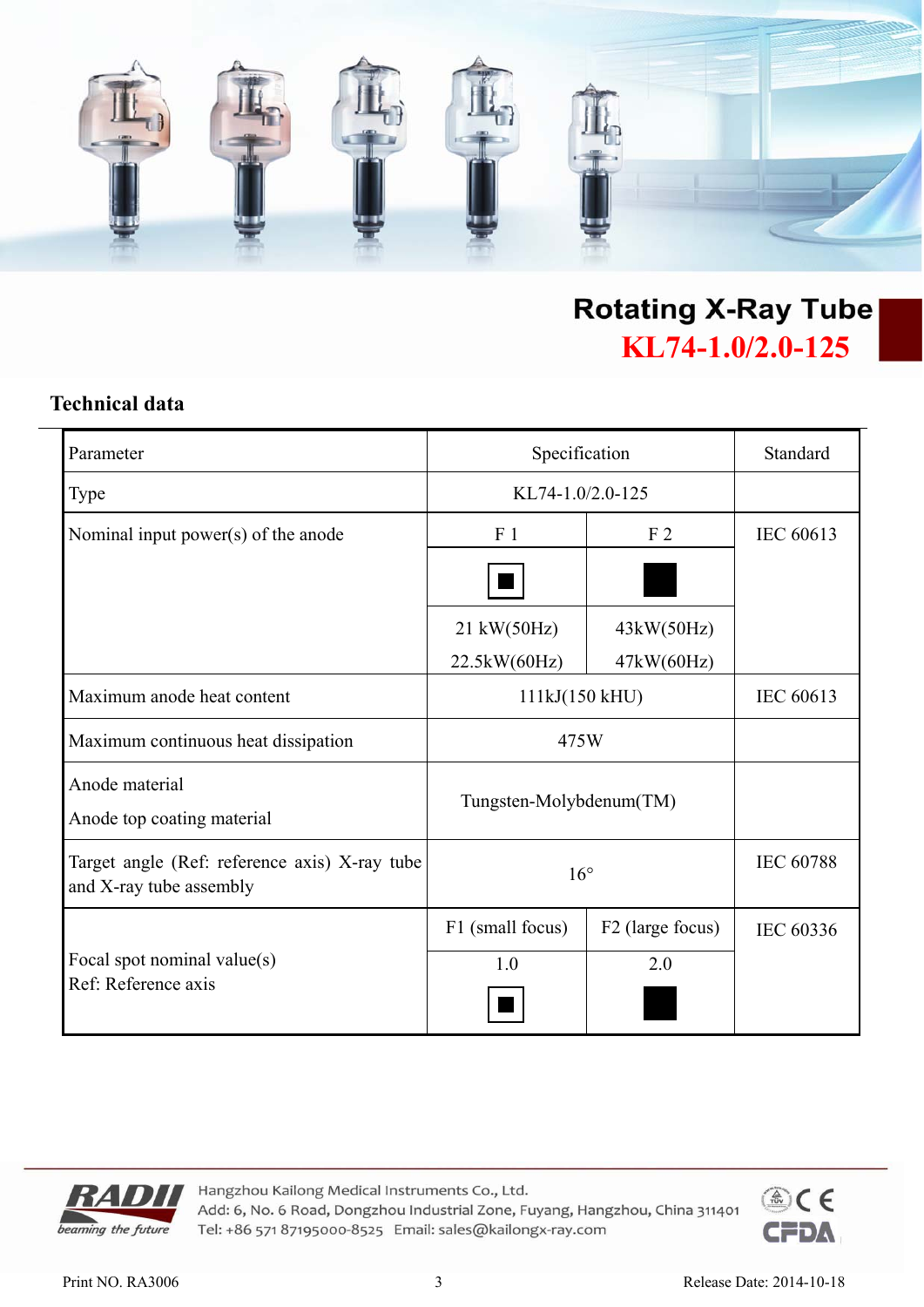

| X-ray tube nominal voltage                    | 125 kV                  |                | IEC 60613 |
|-----------------------------------------------|-------------------------|----------------|-----------|
| Max. Tube Current                             | Large Focus             | 570mA          |           |
|                                               | <b>Small Focal</b>      | 340mA          |           |
| Data on cathode heating                       | $\approx$ /AC, < 20 kHz |                |           |
|                                               | F <sub>1</sub>          | F <sub>2</sub> |           |
|                                               | ٠                       |                |           |
| Max. current                                  | 5.4A                    | 5.4A           |           |
| Max voltage                                   | $\approx 9 \text{ V}$   | $\approx$ 12 V |           |
| Data on anode drive<br>Anode rotary frequency | 50/60Hz                 |                |           |

| Limits              | <b>Operation Limits</b>               | <b>Transport and Storage Limits</b>    |
|---------------------|---------------------------------------|----------------------------------------|
| Ambient temperature | From 10 $\degree$ C to 60 $\degree$ C | From -40 $\degree$ C to 70 $\degree$ C |
| Relative humidity   |                                       | From 10 % to 90 %                      |
| Barometric pressure | From 70kPa to 106kPa                  | From 50kPa to 106kPa                   |



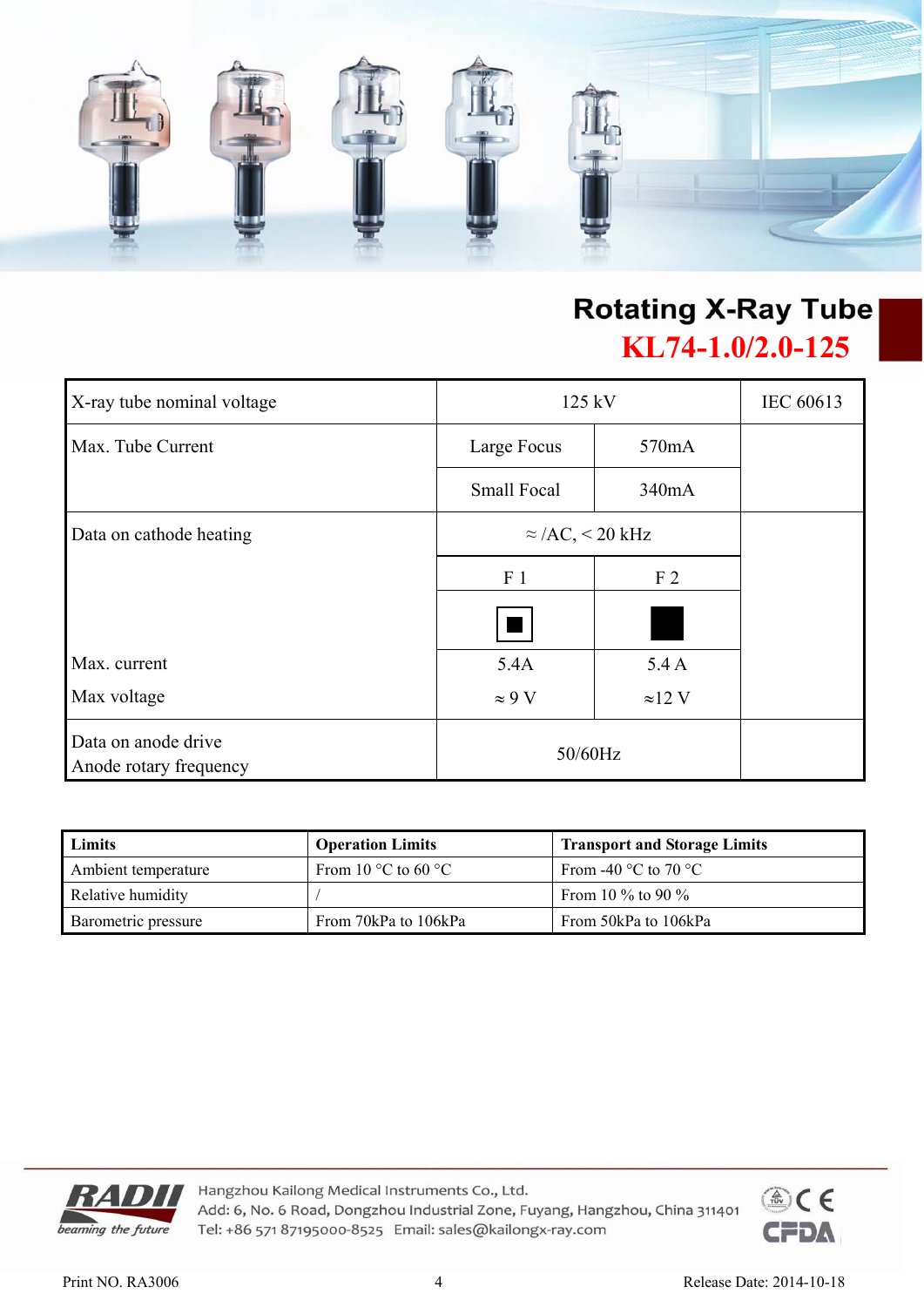

### **Outline drawing**



S:Small Filament C:Commom L:Large Filament



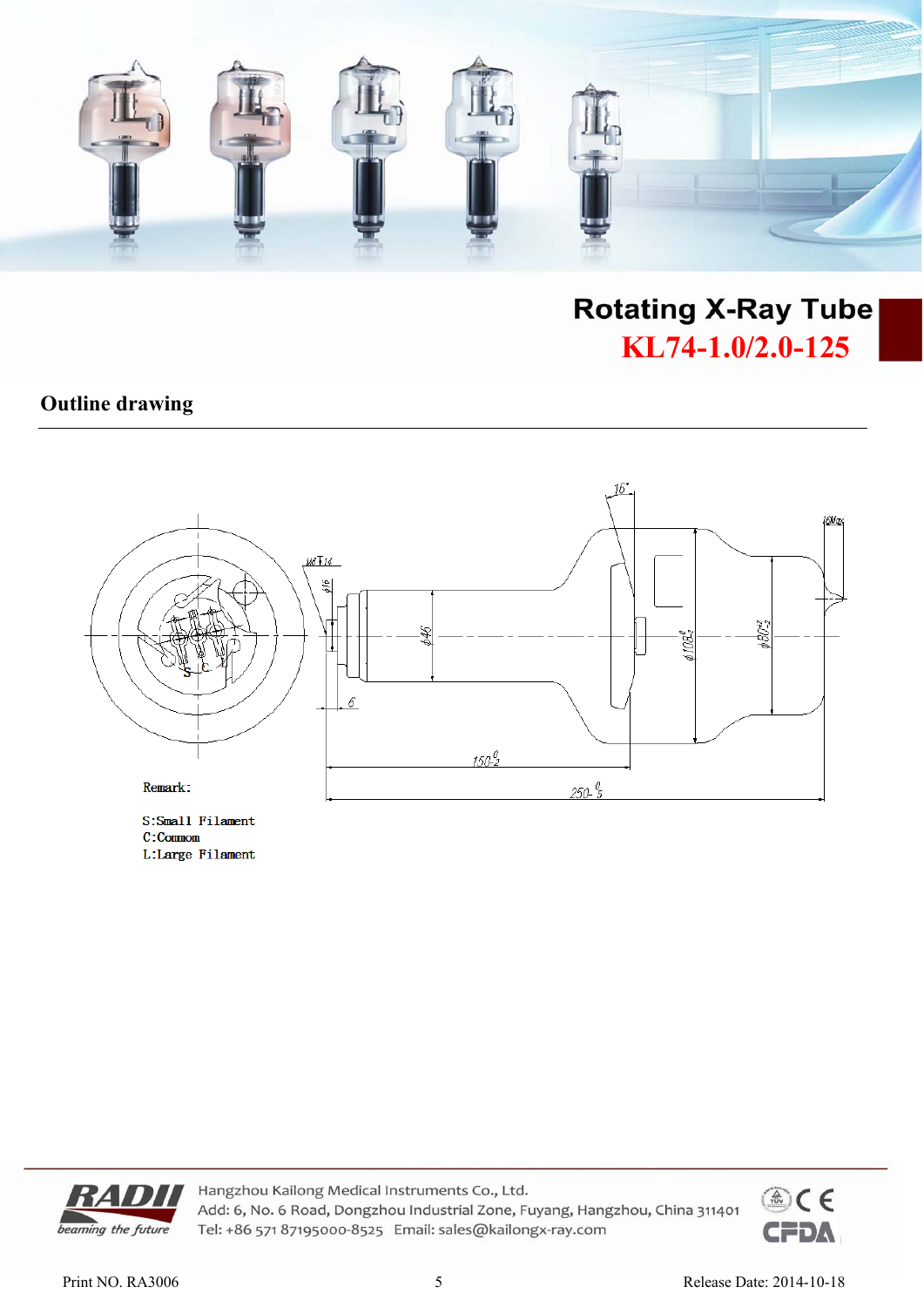

#### **Recommended seasoning procedure for long period unused tube**

In order to keep long term to use x-ray tube device without any failure, please make seasoning procedure before usage, and enough cooling after application.

#### **Seasoning procedure**

- 1. Before the initial start-up of the x-ray tubes or after extended idle time (more than 2 weeks), we suggest to make seasoning procedure. And when tubes become unstable, recommend make seasoning procedure according to below seasoning procedure table.
- 2. Ensure that adequate radiation safety precautions are taken to protect any existing image intensifier against radiation. In order to protect x-ray leakage radiation, please close the collimator which is assembled into the port window of x-ray source.
- 3. When the tube current becomes unstable during high voltage ramp up, it is necessary to reduce the high voltage to be sure the tube current become stable.
- 4. Seasoning procedure must be done by professional and safety knowledge people.



**When tube current cannot be set 50% mA, the tube current should be set not excess 50% and nearest value which close to 50% value.**



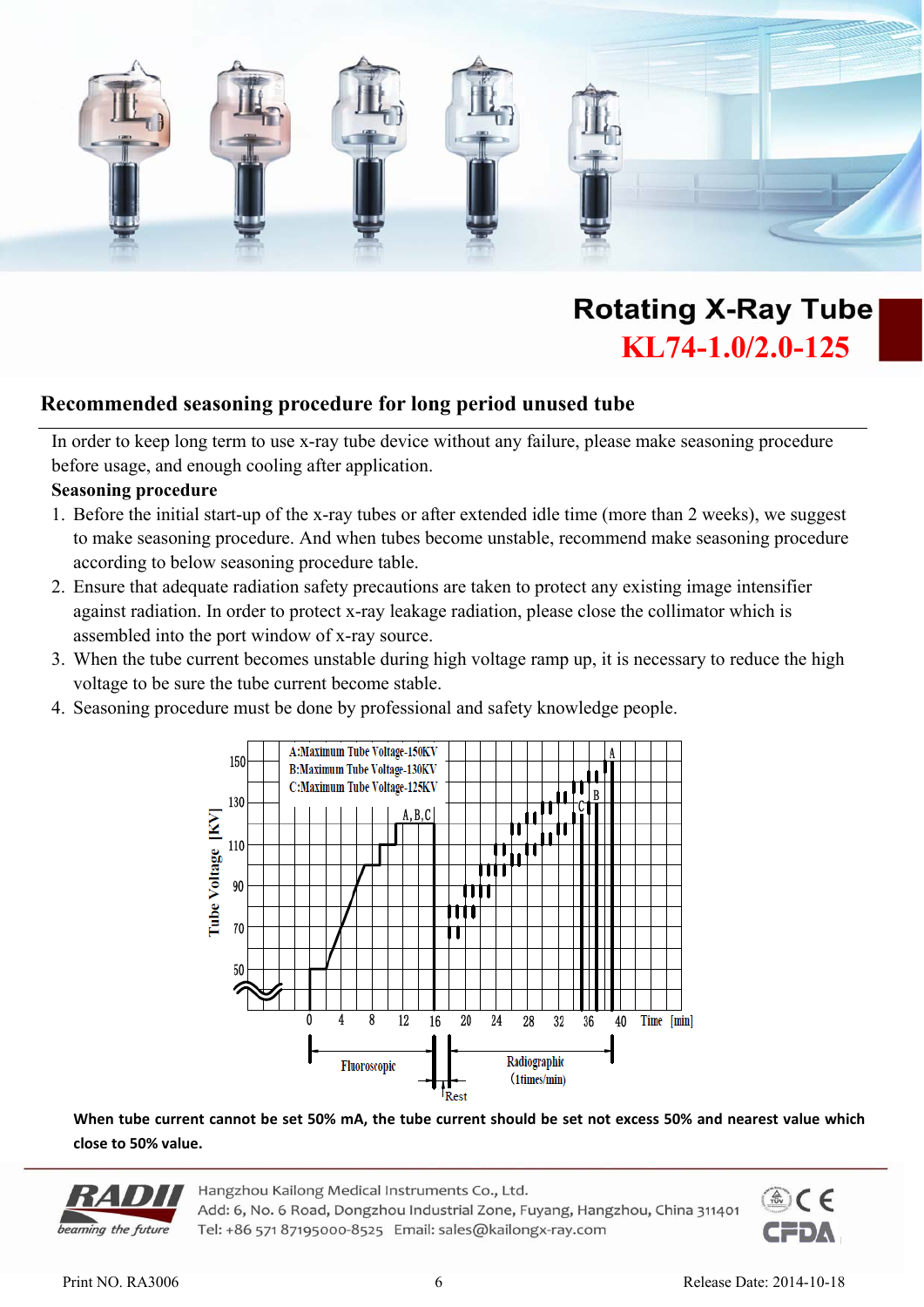

### **Heating and cooling curve of anode**





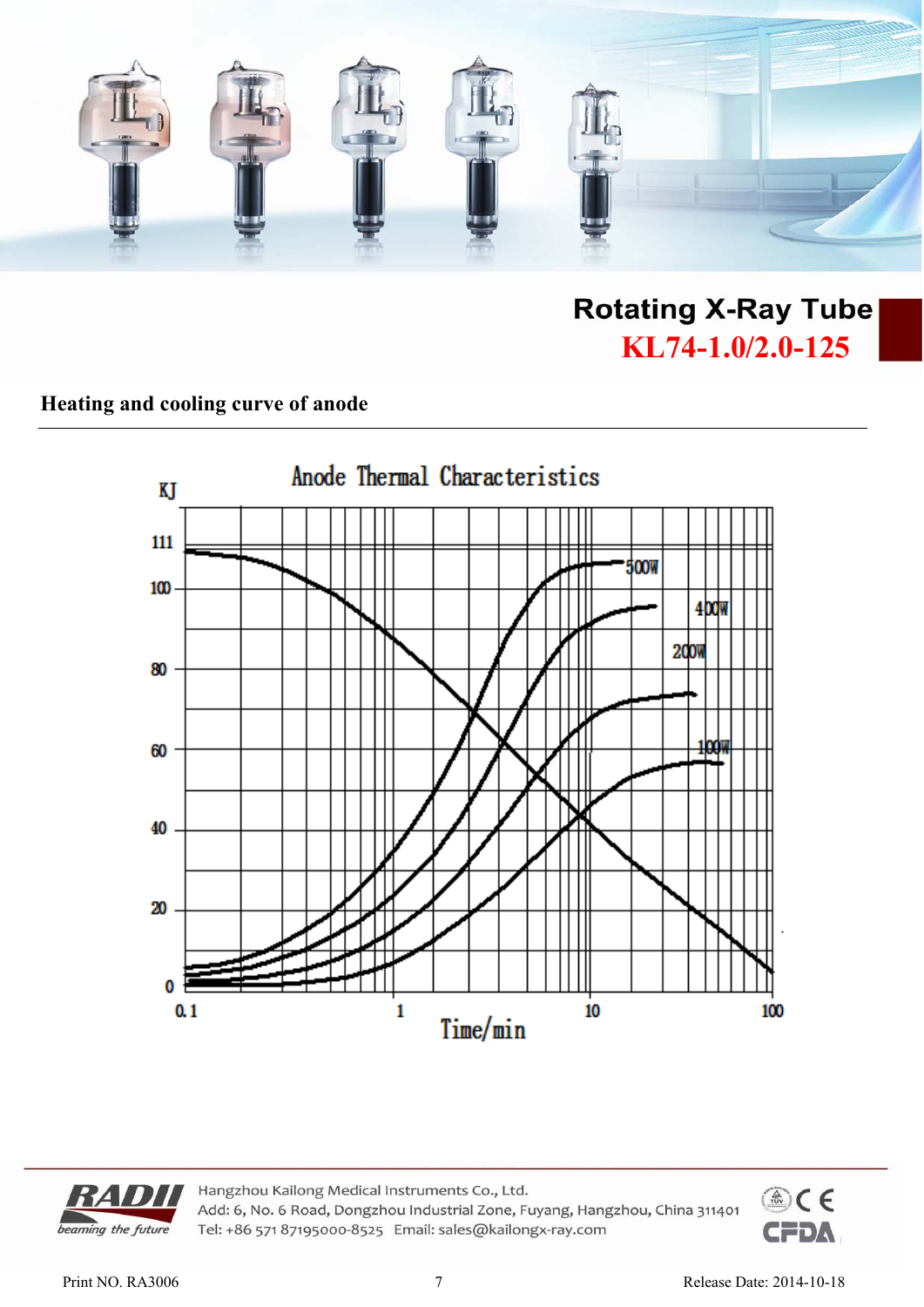

### **Emission curves of the cathode**





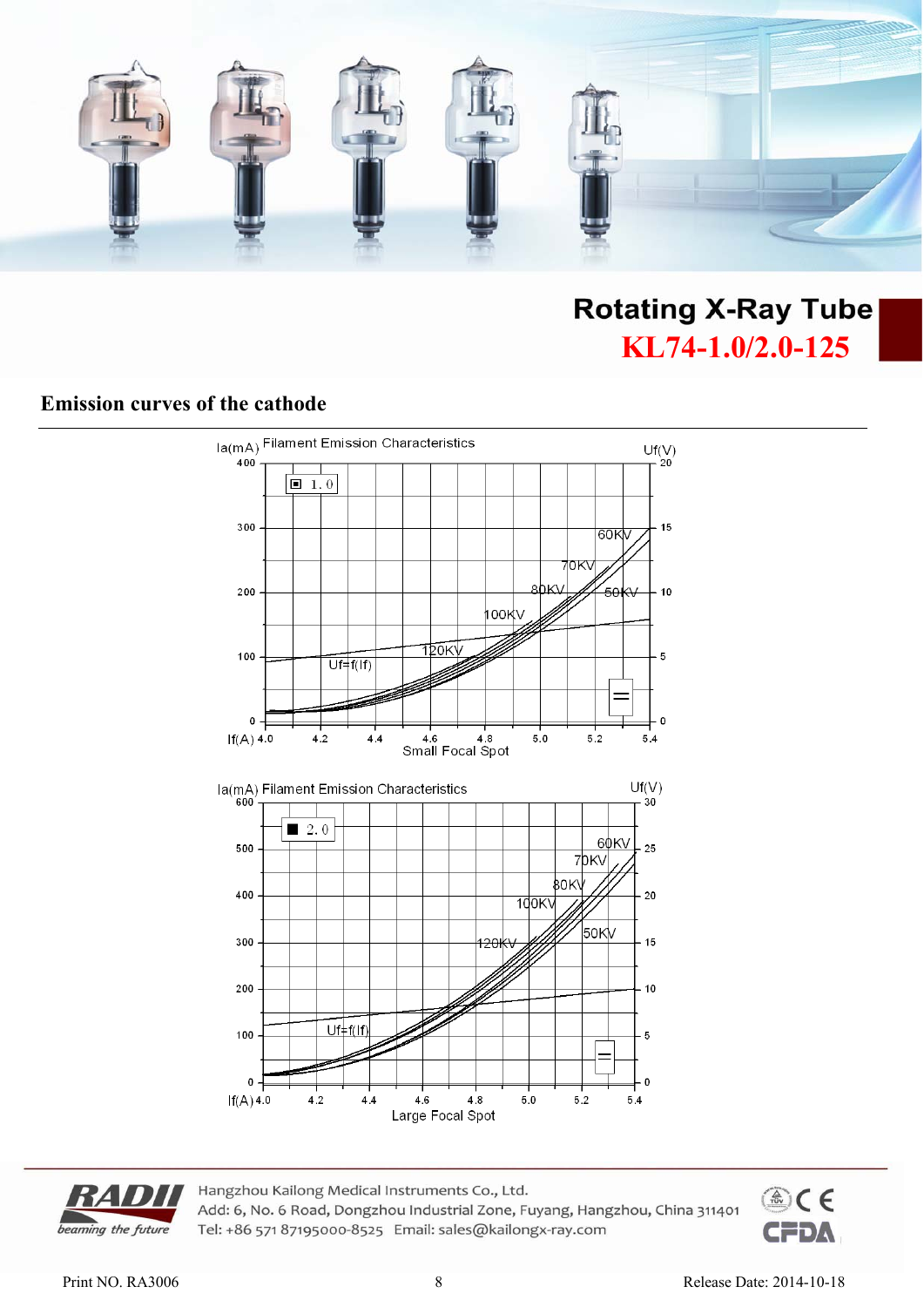

### **Loading curves**



Ano**de drive: 50Hz**





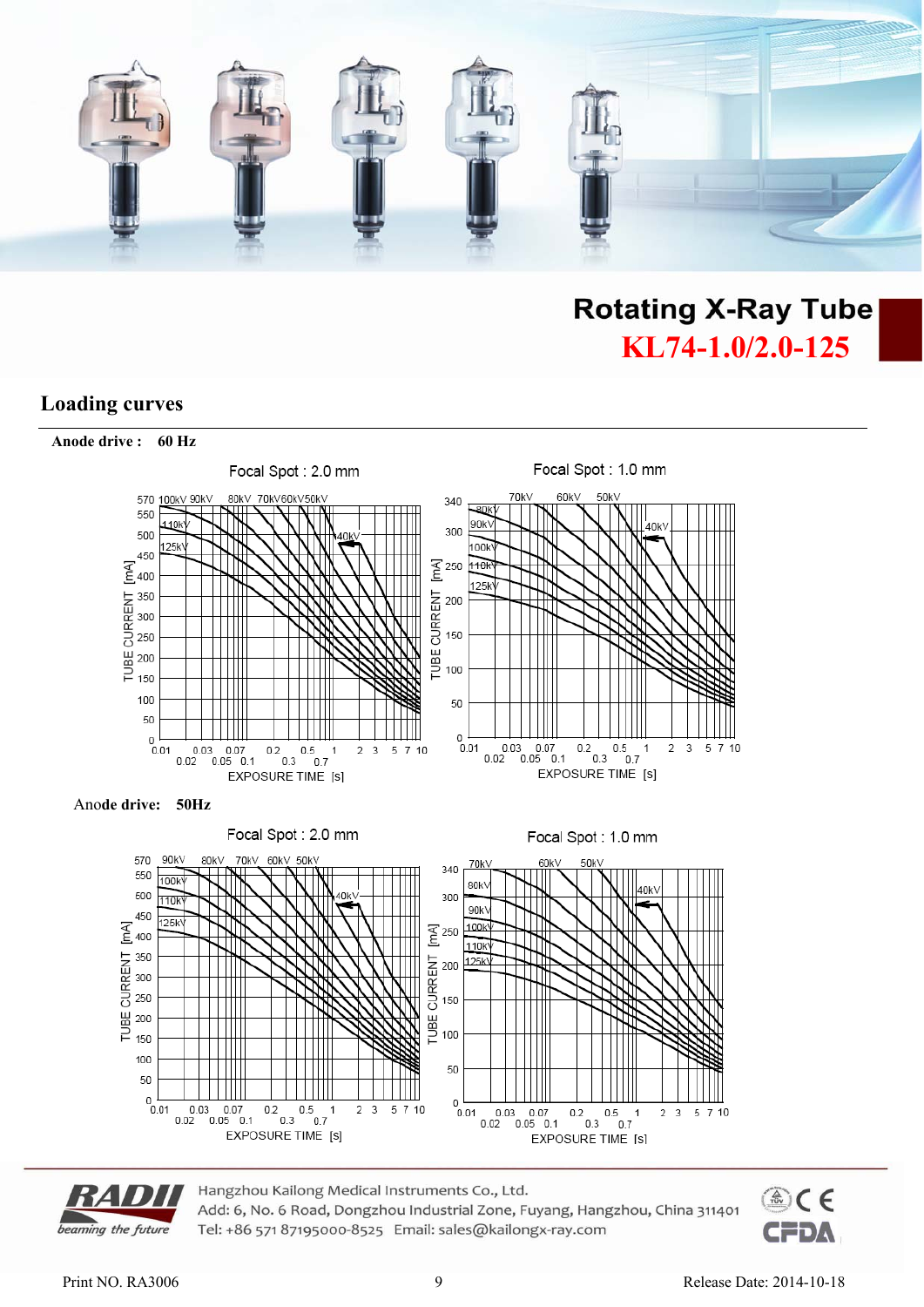

### **Cautions!!!**

X-ray tube will emit X–ray when it is energized with high voltage, Special knowledge should be required and cautions need to be taken when handling it.

- 1. Only a qualified specialist with X-Ray tube knowledge should assemble, maintain and remove the tube. When mounting tube inserts adopt proper caution, in order to avoid glass bulb breaking and fragments projection. Please use protective gloves and glasses.
- 2. Tube insert connected to H.V. supply is a radiation source: be sure to take all necessary safety cautions.
- 3. Wash thoroughly with alcohol the external surface of tube insert (care of fire risk). Avoid contact of dirty surfaces with cleaned tube insert.
- 4. Clamp system inside housing or self-contained units must not mechanically stress the tube.
- 5. After installation, check the right working of the tube (no fluctuation of tube current nor crackling).
- 6. Comply with insert thermal parameters, planning and programming the exposure parameters and cooling pauses. Housing or self-contained units must be provided with an adequate thermic protection.
- 7. Voltages indicated in charts are valid for transformer supplied with ground center.
- 8. It is extremely important to observe the connection diagram and the grid resistor value. Any change could modify the dimensions of the focal spot, also varying diagnostic performances or overloading anode target.
- 9. Tube inserts contain environment polluting materials, particularly lead liner tubes. Please apply to qualified operator for waste disposal, according to local regulation requirements.
- 10. When any abnormalities are found during operation, immediately switch off the power supply and contact the service engineer.



Hangzhou Kailong Medical Instruments Co., Ltd.